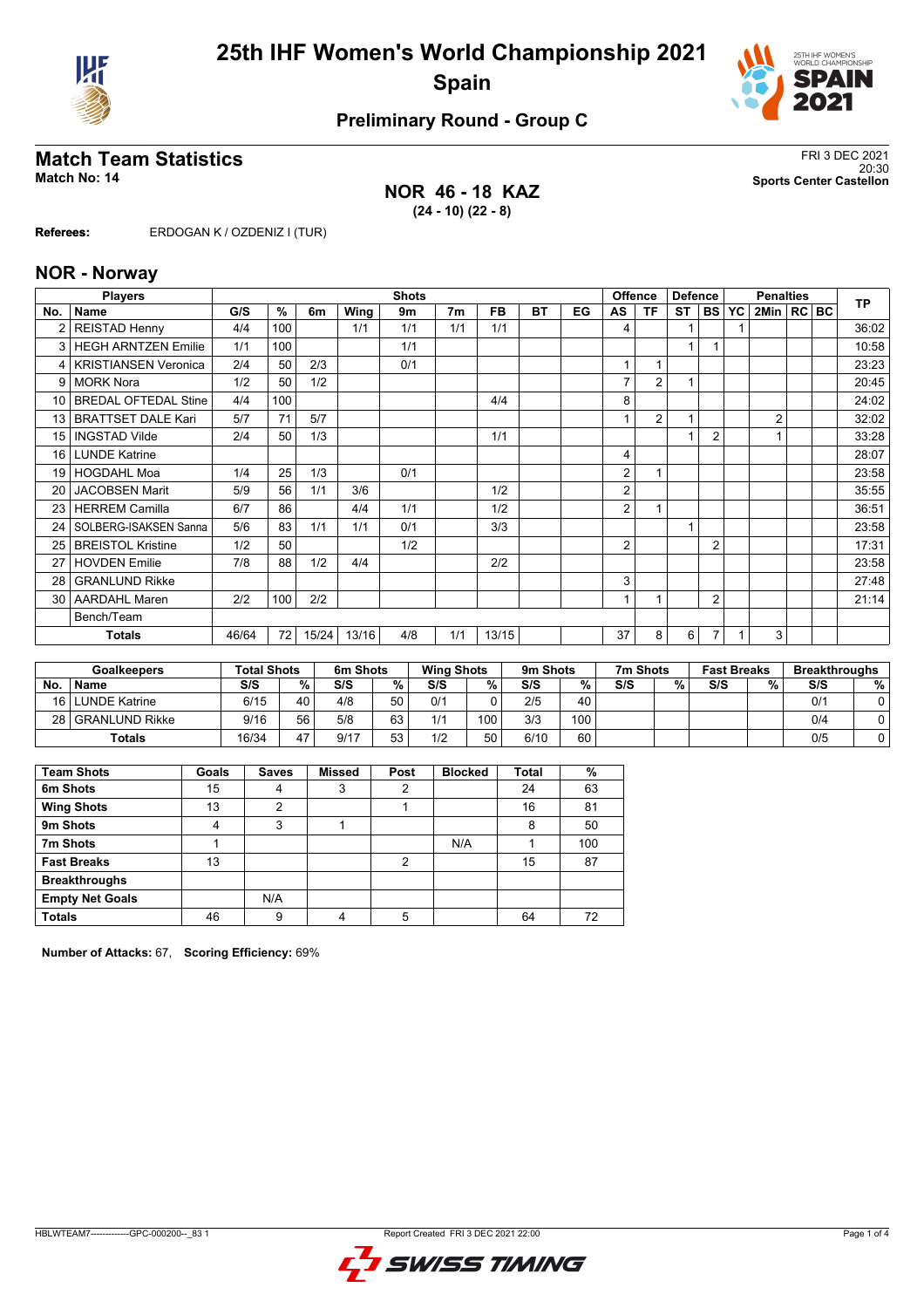



## **Preliminary Round - Group C**

# **Match Team Statistics** FRI 3 DEC 2021<br>
20:30

**NOR 46 - 18 KAZ (24 - 10) (22 - 8)**

20:30 **Match No: 14 Sports Center Castellon**

**Referees:** ERDOGAN K / OZDENIZ I (TUR)

#### **NOR - Norway**

|                                                |                          |                  |                      |                                   |     |                      | <b>Shots Distribution</b> |     |            |     |                      |               |                                 |                            |     |  |
|------------------------------------------------|--------------------------|------------------|----------------------|-----------------------------------|-----|----------------------|---------------------------|-----|------------|-----|----------------------|---------------|---------------------------------|----------------------------|-----|--|
| <b>Players</b><br>Goals / Shots<br>2 REISTAD H |                          | 3 HEGH ARNTZEN E |                      | 4 KRISTIANSEN V                   |     |                      | 9 MORK N                  |     |            |     | 10 BREDAL OFTEDAL S  |               | 13 BRATTSET DALE K 15 INGSTAD V |                            |     |  |
|                                                | $\overline{1/1}$<br>-0.0 |                  |                      |                                   |     |                      |                           |     |            | 1/1 |                      | 1/1           |                                 |                            |     |  |
| $\blacksquare$ 1/1                             |                          |                  |                      | $\blacksquare$ $\blacksquare$ 0/1 |     |                      |                           | 1/1 | . .        |     |                      |               | 3/4                             |                            | 0/1 |  |
| $\blacksquare$ 2/2                             |                          |                  | $1/1$ $\blacksquare$ |                                   | 1/1 | $1/1$ $\blacksquare$ |                           |     | 2/2<br>н н |     | $1/1$ u $\mu$        |               |                                 | $1/1$ $\blacksquare$ $2/2$ |     |  |
|                                                |                          |                  |                      | 1-Missed                          |     |                      | 1-Post                    |     |            |     |                      | 1-Missed      |                                 | 1-Missed                   |     |  |
| 16 LUNDE K                                     |                          | 19 HOGDAHL M     |                      | 20 JACOBSEN M                     |     |                      | 23 HERREM C               |     |            |     | 24 SOLBERG-ISAKSEN S | 25 BREISTOL K |                                 | 27 HOVDEN E                |     |  |
|                                                |                          |                  | 1/1                  | 1.07                              |     |                      | $\overline{1/1}$          | 1/1 | $11 - 1/1$ |     |                      | $\sqrt{107}$  |                                 |                            |     |  |

|    | 1911999/11E11 | <u>LU UI IUULUULII III</u> | <u>LUILINEINIU</u>                       | LT UULDLINU IUI INULITU | LU PREIUTUL IN | 21.1080            |     |
|----|---------------|----------------------------|------------------------------------------|-------------------------|----------------|--------------------|-----|
| -- | 414           | 0/1                        | 1/1<br>$\overline{414}$                  | 414                     | 0/1            |                    | --- |
|    | 0/1<br>i 11   | $\blacksquare$ 0/1         |                                          | $\blacksquare$ 2/3      | ■■ 1/1         | ■ ■ 1/1            |     |
|    | 0/1           | $\blacksquare$ 4/4         | 1/1<br>$\blacksquare$ $\blacksquare$ 3/3 | $2/2$ $\blacksquare$    |                | $\blacksquare$ 4/4 | 2/2 |
|    | 1-Post        | 2-Post                     | 1-Post                                   |                         |                | I-Missed           |     |

| 28 GRANLUND R | 30 AARDAHL M |  |  |  |  |  |  |
|---------------|--------------|--|--|--|--|--|--|
|               |              |  |  |  |  |  |  |
|               | 212          |  |  |  |  |  |  |
|               |              |  |  |  |  |  |  |

**Team** Goals / Shots

4-Missed 5-Post



# Saves / Shots

| 1/1  | 1/1 | 0/2 |  |
|------|-----|-----|--|
| 2/3  | 4/5 | 1/3 |  |
| 6/14 |     | 1/5 |  |

| 16 LUNDE K    |                             |                  |
|---------------|-----------------------------|------------------|
|               | $\overline{1}/\overline{1}$ |                  |
| 1/1<br>j      | 1/2                         | 0/1              |
| 2/7           |                             | 1/3              |
| 28 GRANLUND R |                             |                  |
| 1/1           |                             | $\overline{0/2}$ |
| 1/2           | 3/3                         | 0/1              |
| 4/5           |                             | 0/2              |

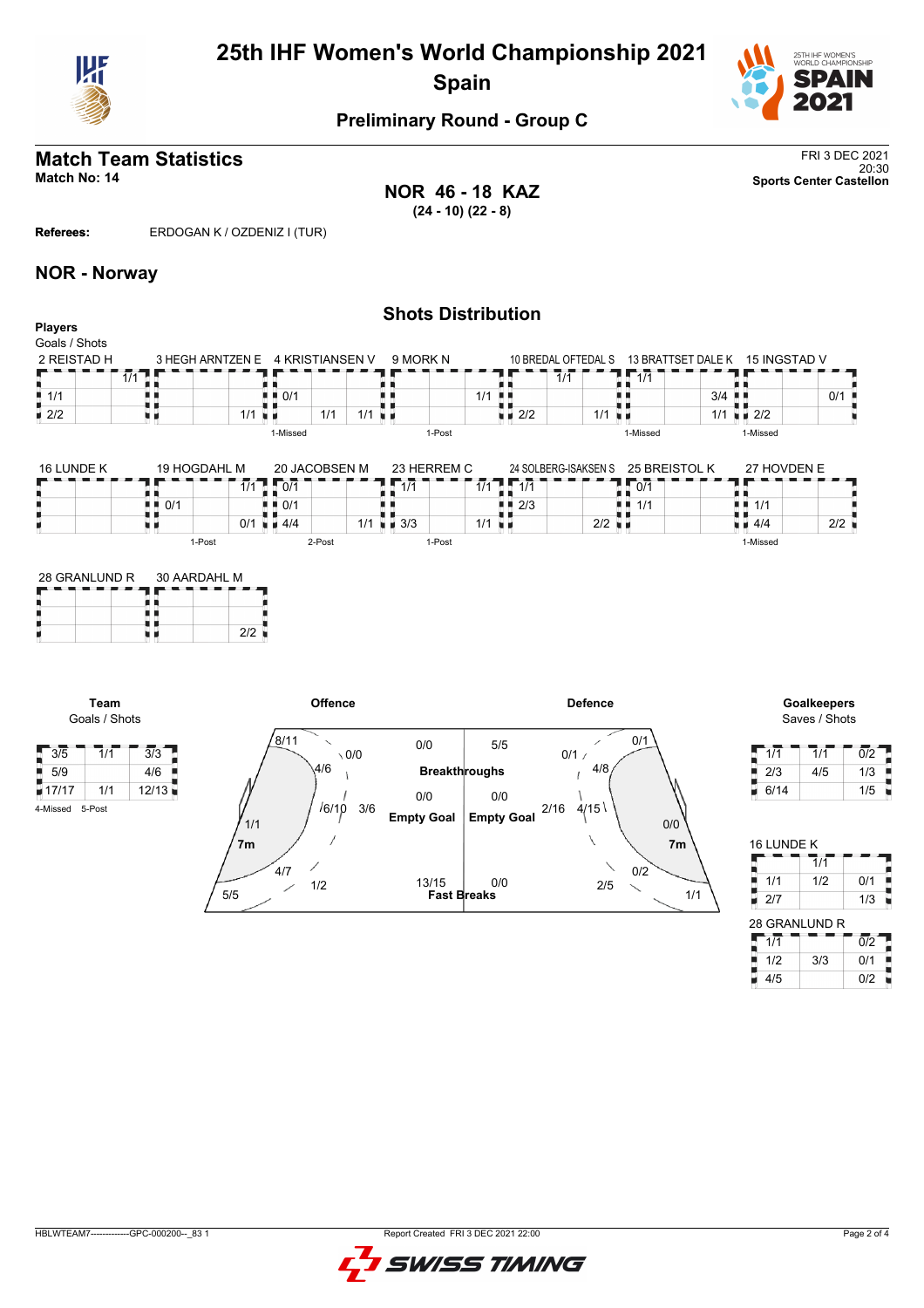



## **Preliminary Round - Group C**

### **Match Team Statistics** FRI 3 DEC 2021

#### **NOR 46 - 18 KAZ (24 - 10) (22 - 8)**

20:30 **Match No: 14 Sports Center Castellon**

**Referees:** ERDOGAN K / OZDENIZ I (TUR)

#### **KAZ - Kazakhstan**

|     | <b>Players</b><br><b>Shots</b> |       |          |      |      |      |    | <b>Offence</b><br><b>Defence</b> |           |    | <b>Penalties</b> |                |           |           | <b>TP</b> |              |  |  |       |
|-----|--------------------------------|-------|----------|------|------|------|----|----------------------------------|-----------|----|------------------|----------------|-----------|-----------|-----------|--------------|--|--|-------|
| No. | Name                           | G/S   | $\%$     | 6m   | Wing | 9m   | 7m | FB                               | <b>BT</b> | EG | AS               | <b>TF</b>      | <b>ST</b> | <b>BS</b> | <b>YC</b> | 2Min   RC BC |  |  |       |
|     | POILOVA Iuliaa                 |       |          |      |      |      |    |                                  |           |    |                  |                |           |           |           |              |  |  | 55:05 |
| 4   | <b>ZVYAGINA Zlata</b>          | 3/5   | 60       | 3/5  |      |      |    |                                  |           |    |                  | 1              |           |           |           |              |  |  | 31:58 |
|     | SERIKBAYEVA Kamila             | 1/1   | 100      |      | 1/1  |      |    |                                  |           |    |                  |                |           |           |           |              |  |  | 48:27 |
| 15  | ALEXANDROVA Irina              | 7/16  | 44       | 4/9  |      | 1/5  |    |                                  | 2/2       |    |                  | 3              |           |           |           |              |  |  | 51:41 |
| 16  | DAVYDOVA Tatyana               |       |          |      |      |      |    |                                  |           |    |                  |                |           |           |           |              |  |  | 4:55  |
| 17  | <b>SEITKASSYM Zhanerke</b>     |       |          |      |      |      |    |                                  |           |    |                  | $\mathbf{1}$   |           |           |           |              |  |  | 13:30 |
| 24  | POLUYANKO Natalya              | 1/1   | 100      | 1/1  |      |      |    |                                  |           |    |                  |                |           |           |           |              |  |  | 23:14 |
| 25  | MALYSHEVA Alessya              | 1/6   | 17       | 0/2  |      | 1/4  |    |                                  |           |    |                  | 1              |           |           |           |              |  |  | 33:08 |
| 26  | NADIROVA Kamilla               |       |          |      |      |      |    |                                  |           |    |                  |                |           |           |           |              |  |  |       |
| 44  | KHASSANOVA Luiza               |       |          |      |      |      |    |                                  |           |    |                  |                |           |           |           |              |  |  |       |
| 55  | STEPANOVA Kristina             | 2/8   | 25       |      |      | 1/7  |    |                                  | 1/1       |    |                  | $\overline{2}$ |           |           |           |              |  |  | 22:10 |
| 72  | <b>DEGTYAREVA Valentina</b>    |       |          |      |      |      |    |                                  |           |    |                  |                |           |           |           |              |  |  |       |
| 77  | JUMADILOVA Tansholpan          | 0/3   | $\Omega$ | 0/1  |      | 0/2  |    |                                  |           |    |                  | 1              | 1         |           |           |              |  |  | 24:59 |
| 96  | <b>ABILDA Dana</b>             | 3/12  | 25       | 0/6  |      | 1/4  |    |                                  | 2/2       |    | $\overline{2}$   | 10             |           |           |           |              |  |  | 52:50 |
| 97  | PUPCHENKOVA Xeniya             | 0/1   | $\Omega$ |      | 0/1  |      |    |                                  |           |    |                  |                |           |           |           |              |  |  | 11:33 |
| 99  | PUPCHENKOVA Mariya             | 0/1   | 0        | 0/1  |      |      |    |                                  |           |    |                  |                |           |           |           |              |  |  | 46:30 |
|     | Bench/Team                     |       |          |      |      |      |    |                                  |           |    |                  |                |           |           |           |              |  |  |       |
|     | <b>Totals</b>                  | 18/54 | 33       | 8/25 | 1/2  | 4/22 |    |                                  | 5/5       |    | 3                | 19             | 3         |           |           |              |  |  |       |

|           | <b>Goalkeepers</b>    | <b>Total Shots</b> |    | 6m Shots |    | <b>Wing Shots</b> |                 | 9 <sub>m</sub> Shots |    | 7m Shots |   | <b>Fast Breaks</b> |   | <b>Breakthroughs</b> |   |
|-----------|-----------------------|--------------------|----|----------|----|-------------------|-----------------|----------------------|----|----------|---|--------------------|---|----------------------|---|
| <b>No</b> | <b>Name</b>           | S/S                | %  | S/S      | %  | S/S               | %               | S/S                  | %  | S/S      | % | S/S                | % | S/S                  | % |
|           | POILOVA Iuliaa        | 9/51               | 18 | 4/18     | 22 | 2/14              | 14              | 3/7                  | 43 |          |   | 0/12               |   |                      |   |
|           | 16   DAVYDOVA Tatvana | 0/4                |    | 0/1      |    | 0/1               |                 |                      |    | 0/1      |   | 0/1                |   |                      |   |
|           | 26   NADIROVA Kamilla |                    |    |          |    |                   |                 |                      |    |          |   |                    |   |                      |   |
|           | <b>Totals</b>         | 9/55               | 16 | 4/19     | 21 | 2/15              | 13 <sub>1</sub> | 3/7                  | 43 | 0/1      | 0 | 0/13               |   |                      |   |

| <b>Team Shots</b>      | Goals | <b>Saves</b> | <b>Missed</b> | Post    | <b>Blocked</b> | <b>Total</b> | %   |
|------------------------|-------|--------------|---------------|---------|----------------|--------------|-----|
| 6m Shots               | 8     | 9            | 5             | 2       |                | 25           | 32  |
| <b>Wing Shots</b>      |       |              |               |         |                | 2            | 50  |
| 9m Shots               | 4     | 6            | 4             |         |                | 22           | 18  |
| 7m Shots               |       |              |               |         | N/A            |              |     |
| <b>Fast Breaks</b>     |       |              |               |         |                |              |     |
| <b>Breakthroughs</b>   | 5     |              |               |         |                | 5            | 100 |
| <b>Empty Net Goals</b> |       | N/A          |               |         |                |              |     |
| <b>Totals</b>          | 18    | 16           | 9             | ົ<br>د٠ | 8              | 54           | 33  |

**Number of Attacks:** 65, **Scoring Efficiency:** 28%